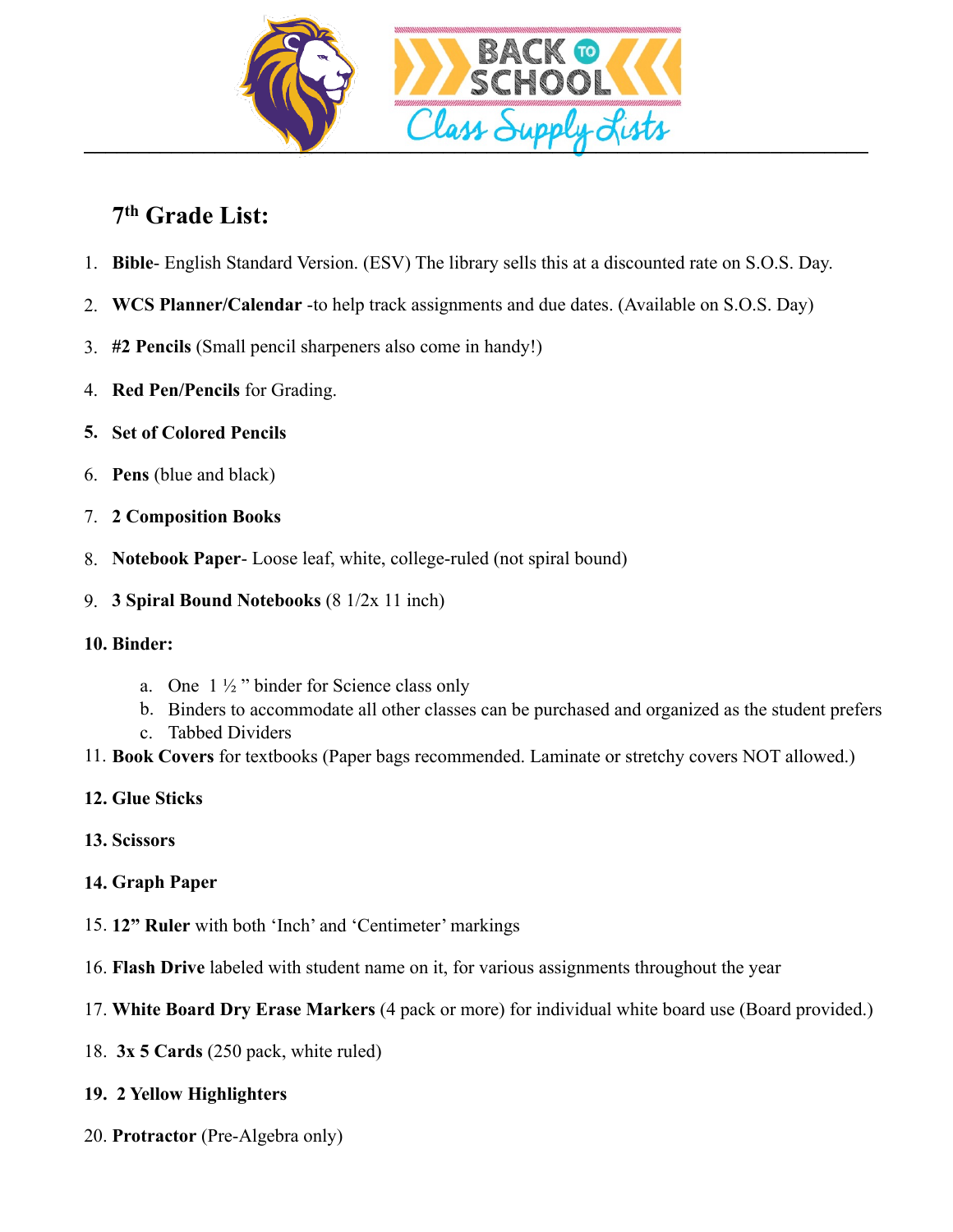21. **Scientific Calculator** (TI-30X IIS Only) This is the calculator you will use through Algebra II. (Cost is about \$12-\$15.) Write student's name on it and you will be able to use it for many years.

### 22. **Internet Access/Working Printer**

23. **Things you should have access to at home:** Thesaurus, Dictionary, Stapler, 3-Hole punch.

\*\*\*Parents often ask what supplies they can donate to the classroom, so we have composed a list to ensure all students can participate in classroom assignments and activities. If you would like to contribute to the class, here are some supplies that benefit all students:

- #2 Pencils
- Notebook Paper
- Colored Pencils
- Glue Sticks
- Red Pens/Pencils
- White Board Dry Erase Markers
- Kleenex
- Clorox Wipes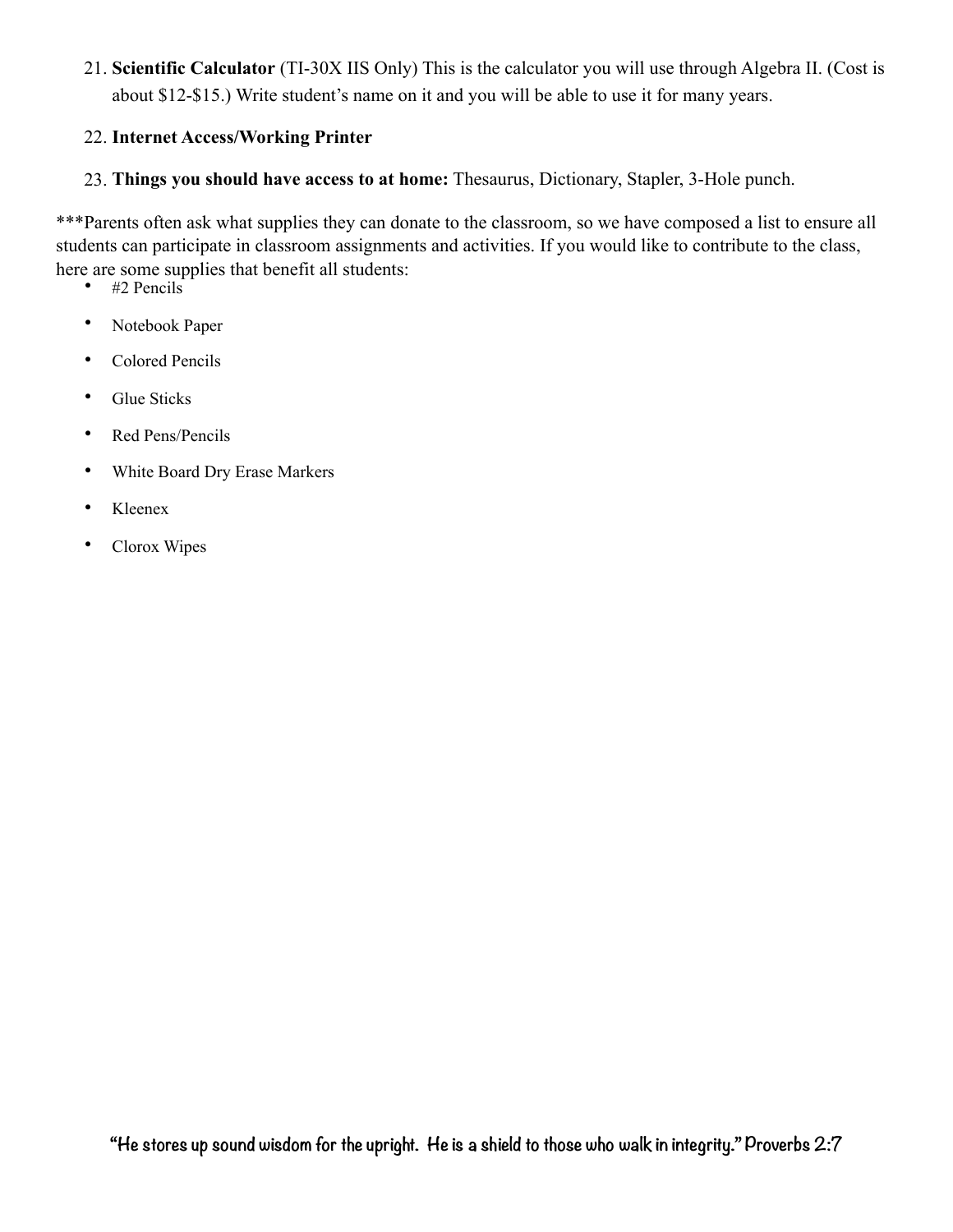

# **8th Grade List:**

- 1. **Bible** English Standard Version (ESV) The library sells this at a discounted rate on S.O.S. Day.
- 2. **Planner** Available on S.O.S. Day.
- 3. **#2 Pencils** (Small pencil sharpeners also come in handy!)
- 4. **Red Pen/Pencils** for grading
- 5. **Pens** (blue or black)
- 6. **Colored Pencils**
- 7. **Highlighters**
- 8. **Notebook Paper** loose leaf, white, college-ruled (no spiral bound).
- 9. **Graph Paper**
- 10. **2 Composition Books** bound not spiral, size  $9\frac{3}{4} \times 7\frac{1}{2}$
- 11. **1 Spiral Bound Notebook**
- 12. **Binders**:
	- a.  $1\frac{1}{2}$  " binder for Science class only
	- b. Additional binder(s) to accommodate other classes, to be organized as the student prefers
	- c. 1 "duraclip" folder (for Poetry notebook due in November--will be sold at school as well)
	- d. 1 flexible 3-ring binder, 1" size (for Odyssey notebook due in April)

## 13. **Tabbed dividers**:

- a. 5 dividers for the Science Binder
- b. 5 additional dividers for other classes, to be organized as you prefer
- 14. **Book covers -** for textbooks. Paper grocery bags recommended.